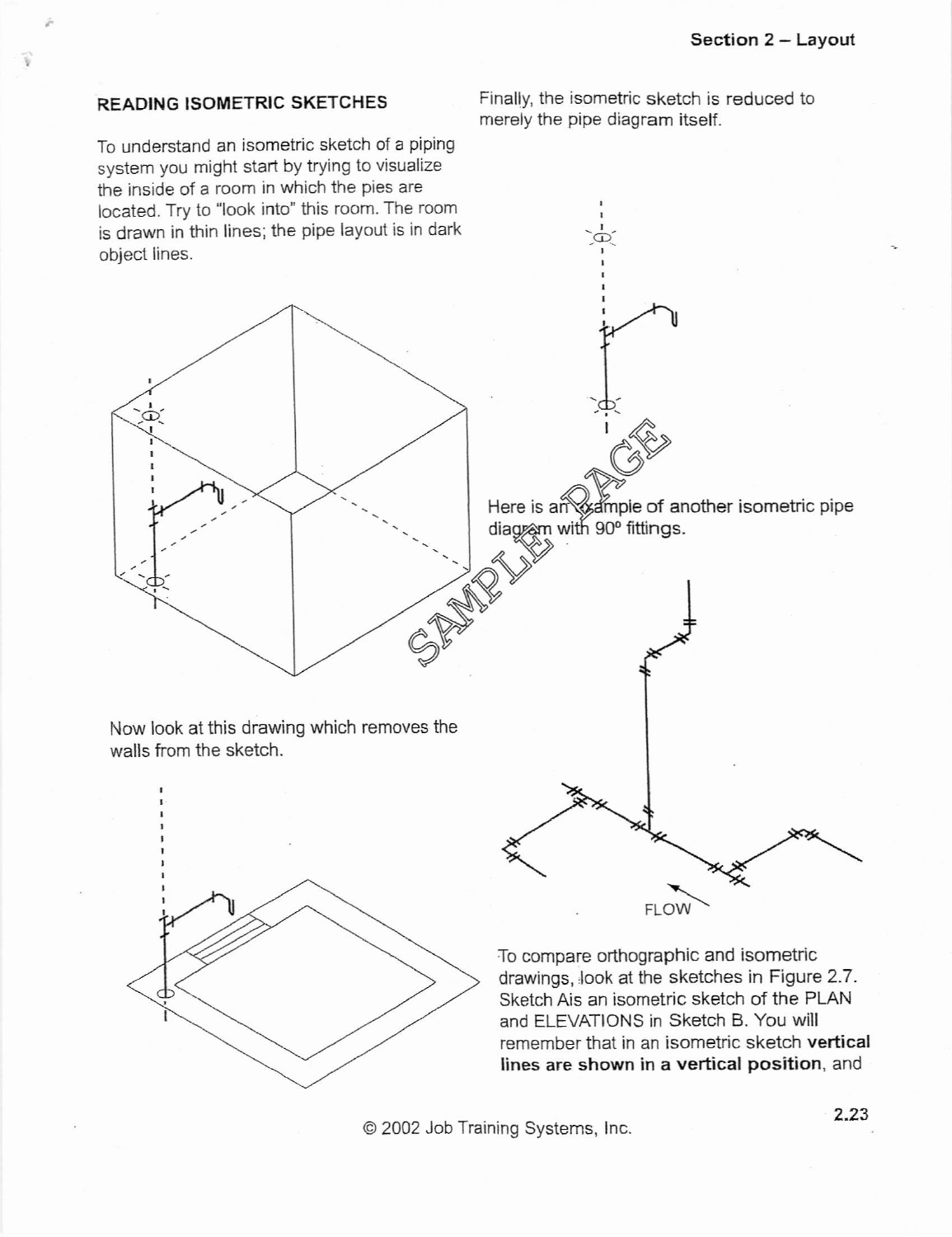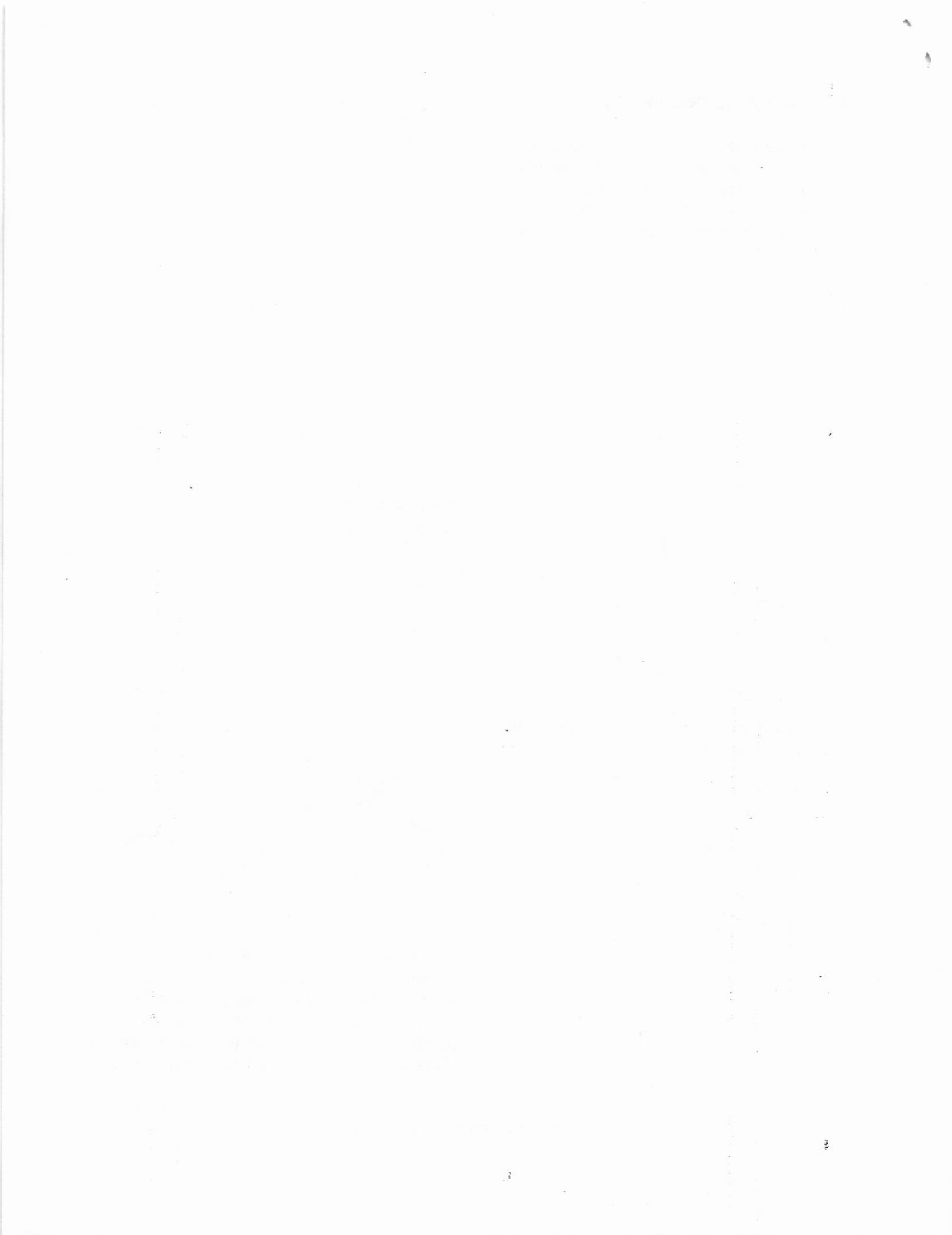# Section 2 - Layout

horizontal lines are drawn at an angle of 30° to an imaginary horizontal line. You will also remember that an isometric drawing is three ciimensional and is more picture-like than an orthographic drawing.

Study the sketches in Figure 2.7 until you understand the relationship between the isometric drawing and the orthographic sketches.



# Exercises on Figure 2.7

What specific details can you learn from these drawings?

- a. The pipe and the fttings are 8 inch butt welding carbon steel.
- b. There are four sections of straight pipe.
- c. The arrangement uses three 90° butt welded elbows.
- d. Pipe section 3 is the only vertical pipe in

the arrangement. (It appears as a vertical pipe in the isometric sketch and in the ELEVATIONS.)

- e. Pipe sections 1, 2, and 4 are horizontal pipelines.
- f. Pipe sections 1, 2 and 4 are at a  $30^{\circ}$  angle to and imaginary horizontal line in the isometric drawing.